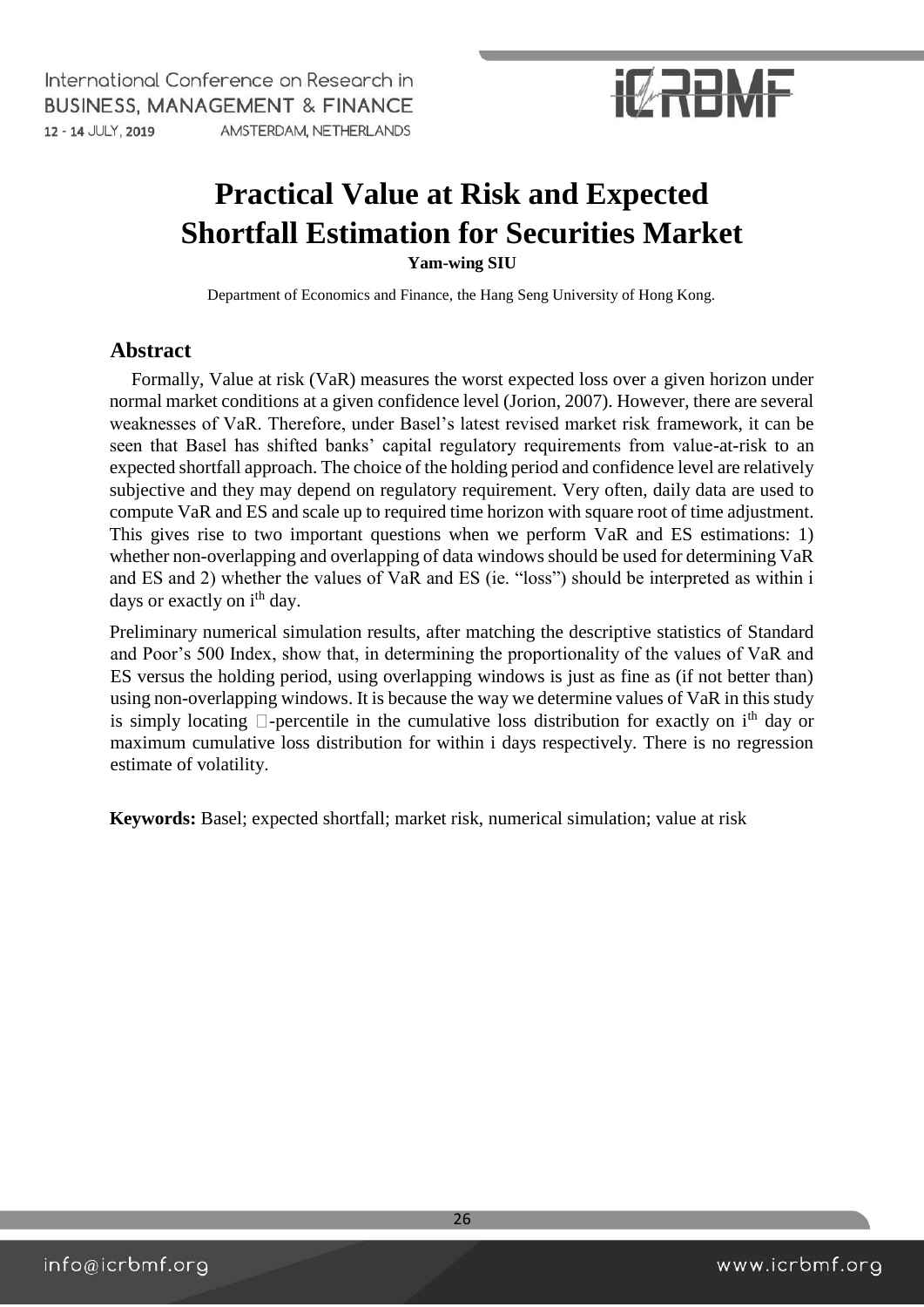# **IZRBMF**

### **1. Introduction**

Value at risk (VaR) traces its roots to the many financial disasters of the early 1990s. Formally, it measures the worst expected loss over a given horizon under normal market conditions at a given confidence level (Jorion, 2007). To put it in layman's terms, it could be described as: Under normal market conditions, the most of a portfolio of \$100 million can lose over a month is about \$2.5 million (or 2.5%) at 95 percent confidence level. However, there are well-known weaknesses in the value-at-risk measure: 1) it does not give any information about potential losses when the value-at-risk has been exceeded; 2) it also fails to exhibit subadditivity if the tails of the distribution are heavy enough. An alternative or complement to value-at-risk is expected shortfall (ES). It measures the expected size of the loss given that the loss exceeds VaR. Under Basel's latest revised market risk framework, it can be seen that Basel has shifted banks' capital regulatory requirements from value-at-risk to an expected shortfall approach. The choice of the holding period, 1 month or 1 day, and confidence level are

relatively subjective and they depend on regulatory requirement. Very often, daily data are used to compute VaR and ES and scale up to required time horizon with square root of time adjustment (i.e. the proportionality of VaR and ES versus time is 0.5). This gives rise to two important questions when we perform VaR and ES estimations. The first question is whether non-overlapping and overlapping of data windows should be used for determining VaR and ES. The second question is on the time horizon. That is whether the values of VaR and ES (ie. "loss") should be interpreted as exactly on i<sup>th</sup> day or within i days.

1

### **2. Data and Methodology**

Financial data are available in time series form. Modeling and simulating financial time series would enable us to take better financial decisions in the areas of investment, risk management and others. Simulation is a very important topic and it requires generating random numbers. It is often useful to create a model using simulation. Usually this takes the form of generating a series of random observations (often based on a specific statistical distribution). One very important point when generating random observations is that it can match the stylized facts of the underlying statistical distribution.

In this study, daily closes of S&P500 Index (SPX) from 3 Jan 2000 to 31 Dec 2015 that converted to 4,173 daily log returns are used to measure VaR and ES. This set of results will be denoted as Actual. In addition, numerical simulation with 1,000,000 independent normally distributed random variables,  $\Box$ , that matches the standard deviation of actual SPX data,

 $\varepsilon N(\mu = 0, \sigma = \sigma_{Actual})$ , (denoted NS hereafter) is used to generate daily log returns to analyse impact of 1) non-overlapping and overlapping windows; and 2) exactly on  $i<sup>th</sup>$  day and within i days on the estimations of VaR and ES.

### **2.1 Non-overlapping versus Overlapping Windows**

With 1,000,000 data generated, window size ranging from 1 day to 22 days<sup>1</sup> can be constructed. The corresponding numbers of windows are shown in Table 1.

Table 1. Window size and numbers of windows used in this study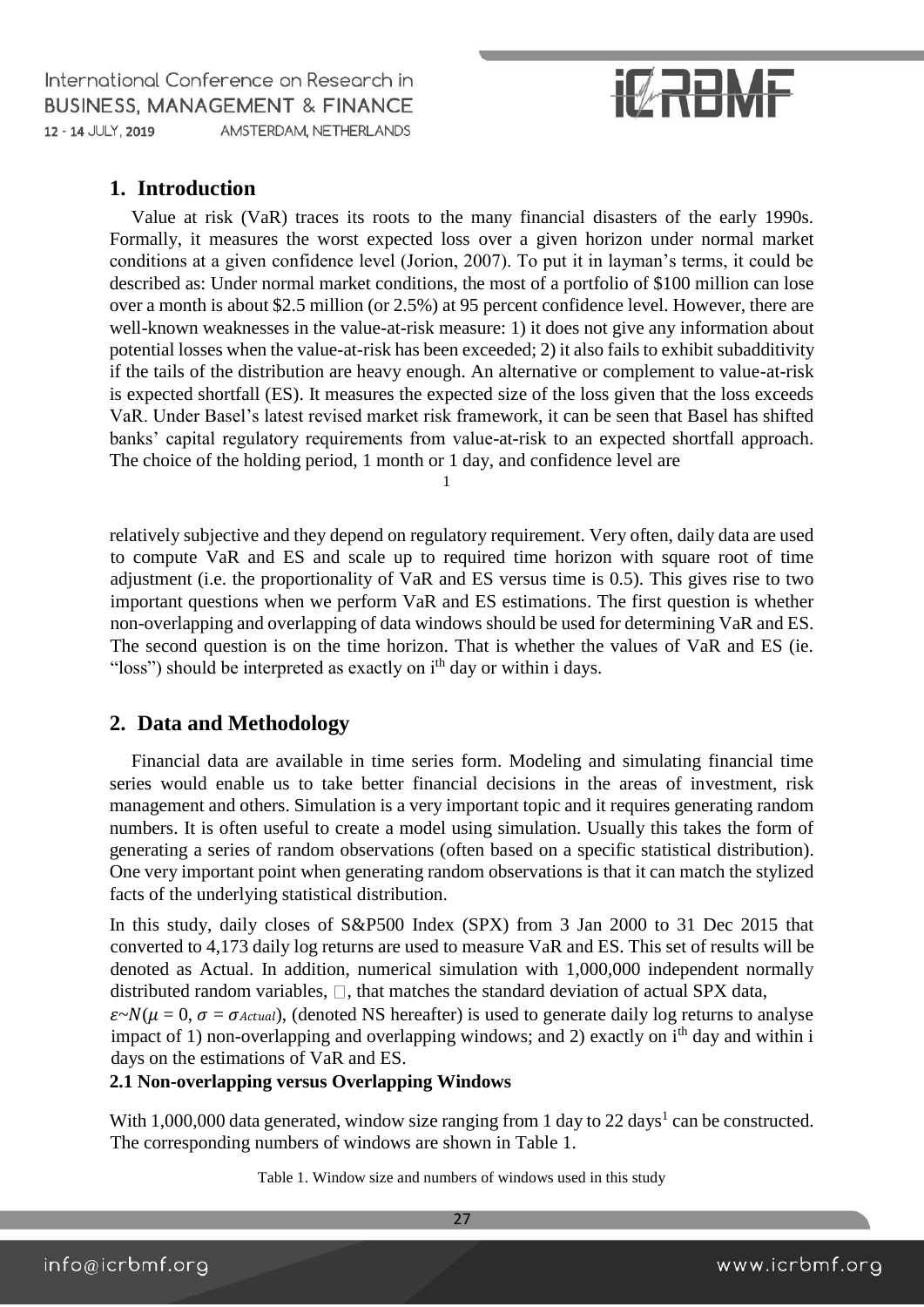# **IZRRMF**

| Window size in                  |           |         |         | 10      | 22      |
|---------------------------------|-----------|---------|---------|---------|---------|
| $\bf{d}$ av $(s)$               |           |         |         |         |         |
| # of non-overlapping<br>windows | ,000,000  | 500,000 | 200,000 | 100,000 | 45.454  |
| $#$ of overlapping<br>windows   | 000,000.1 | 999,999 | 999.996 | 999.991 | 999.979 |

Figure 1: Timeline for daily price and log return of simulated data



Suppose today is  $t = 0$  and the price is P<sub>0</sub>, tomorrow is  $t = 1$  and the price is P<sub>1</sub>, and r<sub>1</sub> is the daily log return of tomorrow's price with respect to today's one. With 1,000,000 daily log

<sup>1</sup> 22 days is selected to match one month's time horizon.

returns simulated, we can construct data window of various sizes. Let us use a window size of 22 as an example. Graphically, each window can be represented in figure 1.

With the window size fixed, next we need to decide whether the windows are non-overlapping or overlapping in this study. Non-overlapping and overlapping windows can be illustrated in figure 2 whereas the numbers of non-overlapping windows created by 1,000,000 daily log returns are much smaller than those with overlapping windows especially as the window size increases. In time series analysis, many researchers such as Christensen and Prabhala (1998) argue that using overlapping samples will causal serial correlation and lead to underestimating the standard errors for the coefficients on regression analysis. Whether using overlapping windows in this study will have implication on the proportionality of VaR and ES versus time and the values of VaR and ES will be discussed in §3.



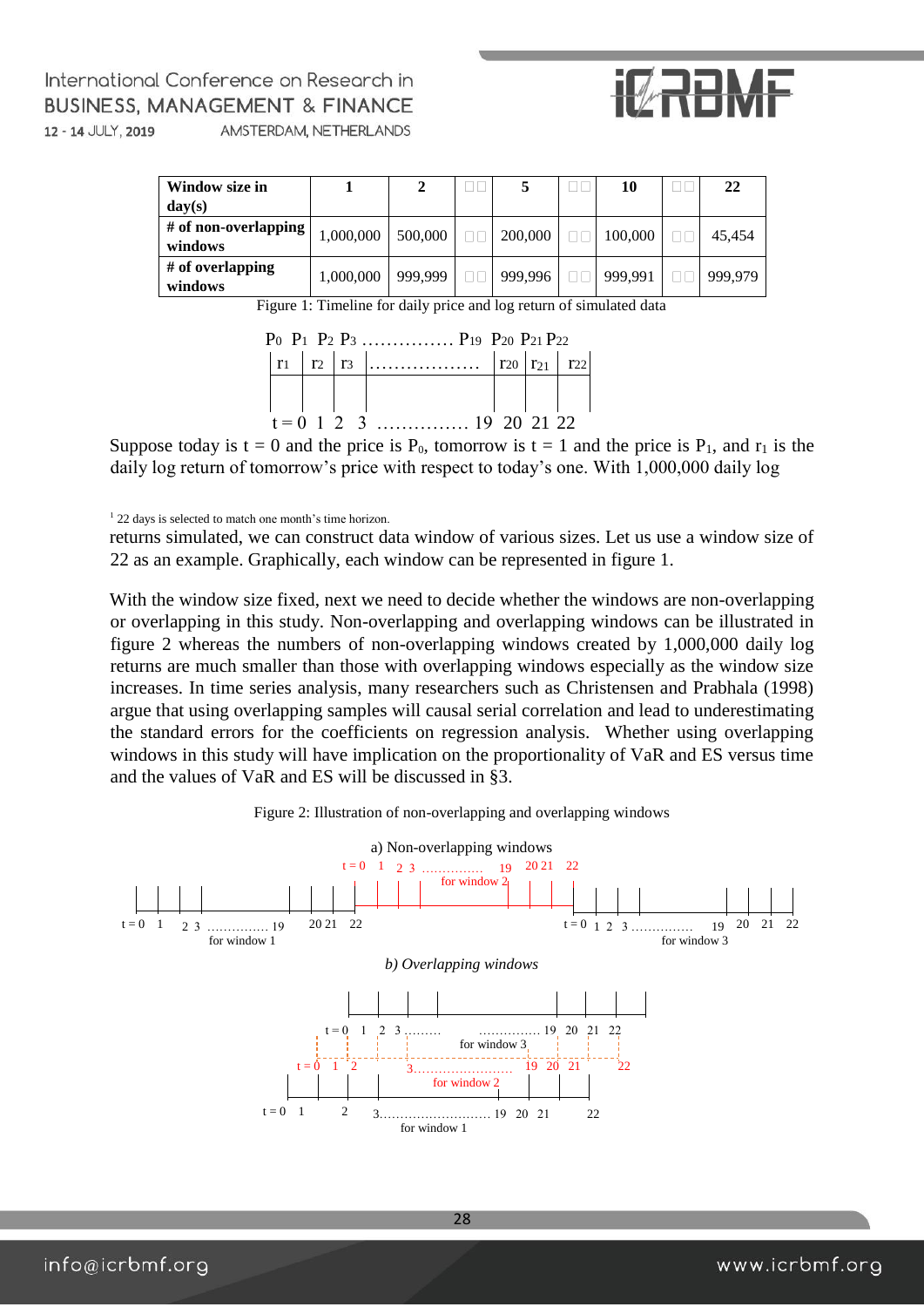### **IT RANE**

#### **2.2 Value at Risk Estimation exactly on ith day**

For value at risk estimation exactly on, say,  $22<sup>nd</sup>$  day, we are inspecting the price,  $P_{22}$ , at exactly on  $i = 22<sup>nd</sup>$  day and see whether it exceeds a pre-determined value. Mathematically, the return (+ve for gain and -ve for loss) on  $22<sup>nd</sup>$  day with respect to today is:

$$
P_{22} - P_0 \t P_{22}
$$
  
\n
$$
P_{0} \approx \ln (\t P_0) = r_1 + r_2 + \dots + r_{22}
$$

where  $r_i = ln(r_i - i_1) =$  daily log return. The loss can also be described as Cumulative Loss (or cumulative return<sup>1</sup>) exactly on  $i = 22<sup>nd</sup>$  day.

Repeat the process for different window and we can compute 45,454 such cumulative losses in the case of non-overlapping windows of 22 days. The value at risk with  $(1 - \Box)$  confidence level is the  $\Box$ -percentile where  $\Box$  = 5%<sup>3</sup> as shown in figure 3.

3



#### **2.3 Value at Risk Estimation within i days**

For value at risk estimation within, say, 22 days, we are inspecting the prices  $P_1$  to  $P_{22}$  over and within all 22 days and see whether at any one day it exceeds a pre-determined value. Mathematically, the maximum cumulative loss within 22 days with respect to today is:

Min 
$$
\left\{\frac{P-P}{10}, \frac{P-P}{20}, \dots, \frac{P-1}{20}\right\}_{0}
$$
 Note that Minimum function is used here when the sign of the returns is considered.

 $\overline{a}$ 

<sup>&</sup>lt;sup>1</sup> Cumulative return is a more general term as it could be a gain on  $22<sup>nd</sup>$  day.<sup>3</sup>

Confidence level of  $(1-\Box)$  is equivalent to significance level of  $\Box$ .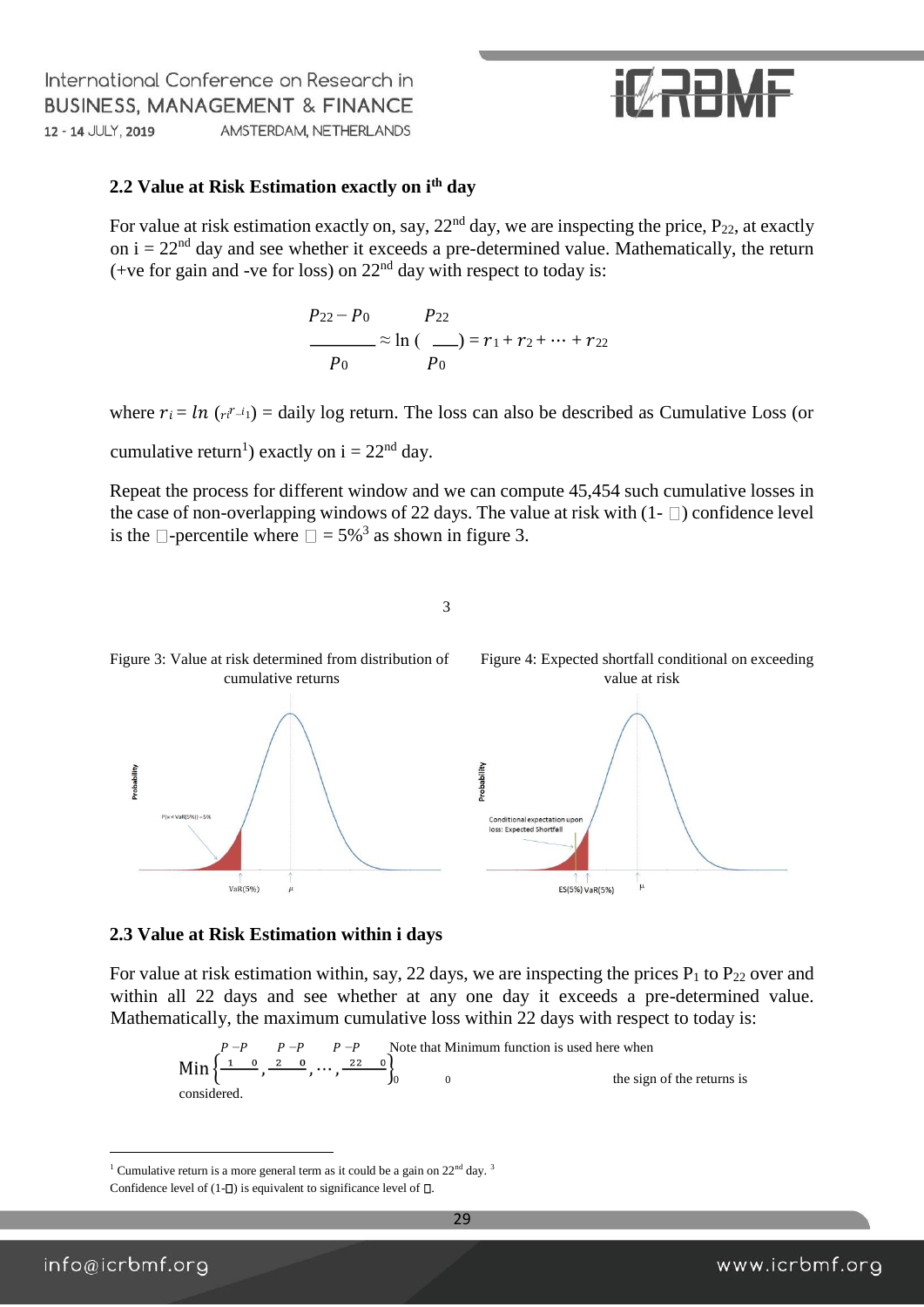# **IZRBMF**

 $P$   $P$   $P_0$  $P_1$   $P_2$   $P_{22}$  $\approx$  Min  $\{ln(\_\right)$ ,  $ln(\_\right)$ ,  $\cdots$ ,  $ln(\_\right)$  $P_0$   $P_0$   $P_0$  $=$  Min{ $r_1, (r_1 + r_2), \cdots, (r_1 + r_2 + \cdots + r_{22})$ }

Again repeat the process for different window and we can compute 45,454 such maximum cumulative losses in the case of non-overlapping windows of 22 days. And the value at risk can be computed as described before.

### **2.4 Expected Shortfall Estimation exactly on ith day and within i days**

An alternative or complement to VaR is expected shortfall (ES). It measures the expected size of the loss given that the loss exceeds VaR. Expected shortfall has several advantages over VaR that it is a coherent risk measure and it is a better risk measure in terms of tail risk, Yamai and Yoshiba (2002, 2005). Graphically, the expected shortfall can be represented in figure 4 where the expected shortfall is the average of losses conditional on exceeding the value at risk. When the losses are cumulative losses exactly on i<sup>th</sup> day, the average of these losses exceeding a prescribed value at risk level is expected shortfall exactly on i<sup>th</sup> day. When the losses are maximum cumulative losses within i days, the average of these losses exceeding a prescribed value at risk level is expected shortfall within i days.

### **3. Results and Discussions**

As described in §2, numerical simulation together with the actual data of SPX are used in this study. Let us inspect the results for the simulation of 1,000,000 random variables with normal distribution that matches the standard deviations of SPX data (NS),  $\varepsilon \sim N(\mu = 0, \sigma = 0)$ 

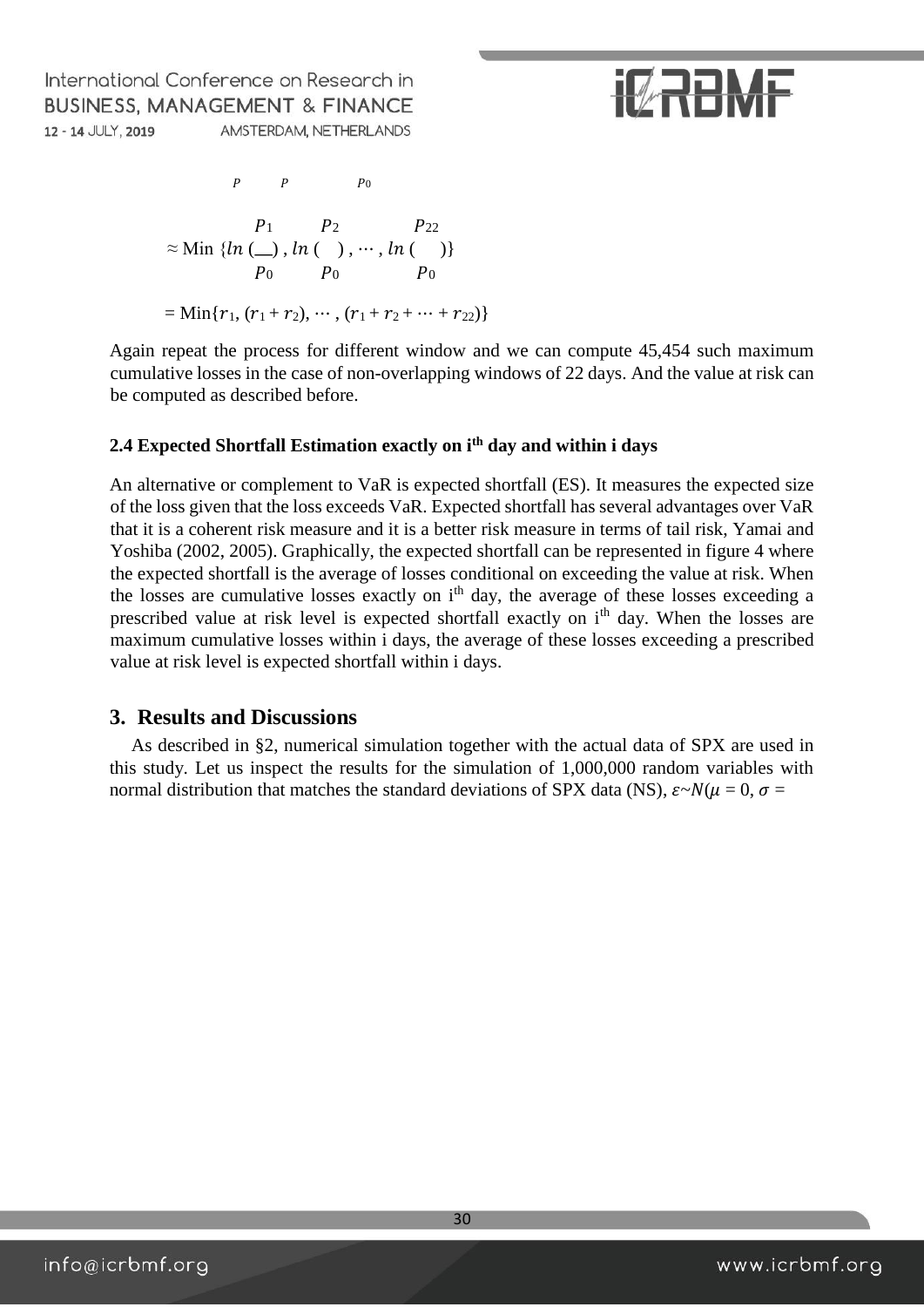

 $\sigma_{Actual}$ ). The main difference between the two datasets are that SPX is negatively skewed with skewness of around -0.188 and fat-tailed with kurtosis of 8.424 as shown in figure 5 where the histogram of the simulation (— black line with dots) together with that of actual  $SPX$  data ( $-$  red line and gray-shaded) are plotted. Other statistics of  $SPX$  and the simulation are shown in table 2.



Figure 5: Histogram of simulation and actual data of SPX Table 2: Statistics of SPX data and simulation

Following the procedures described in §2, the value at risk and expected shortfall for time horizon exactly on i<sup>th</sup> day and within i days for significance levels of 1%, 2.5% and 5% can be computed. Significance levels of 1%, 2.5% and 5% are chosen because banks are required to report VaR at 1% and ES at 2.5% significance levels for holding period of  $i = 10$  according to Basel Accord. Also significance level of 5% is commonly used by risk managers of financial institutions. With value at risk and expected shortfall for  $i = 1$  to 22 days determined, we can plot VaR and ES versus i in a log-log graph. The purpose of plotting the graph in log-log scale is to check whether VaR and ES grows proportionally with square root of time<sup>2</sup> or other exponential power.

#### **3.1 Non-overlapping windows versus overlapping windows**

A typical set of results look like those presented in figure 6 where results for NS simulation for value at risk and expected shortfall exactly on i<sup>th</sup> day with non-overlapping windows are listed and plotted in log-log scale.

As mentioned, VaR at 1% and ES at 2.5% significance levels for holding period of  $i = 10$  are of importance. From the best fit lines of figure 6, we can see that the slopes are around 0.50 for VaR and ES at all three significance levels. It means VaR and ES grow with proportionally with the square of time when they are determined exactly on i<sup>th</sup> day with non-overlapping windows.

As described in §2, for simulation (NS), VaR and ES can be determined in four ways: nonoverlapping versus overlapping, and exactly on i<sup>th</sup> day and within i days. Table 3 summarize

of 8

 $\overline{a}$ 

<sup>&</sup>lt;sup>2</sup> The slope of the log-log graph will be 0.5 if VaR or ES grows proportionally with square root of time. 5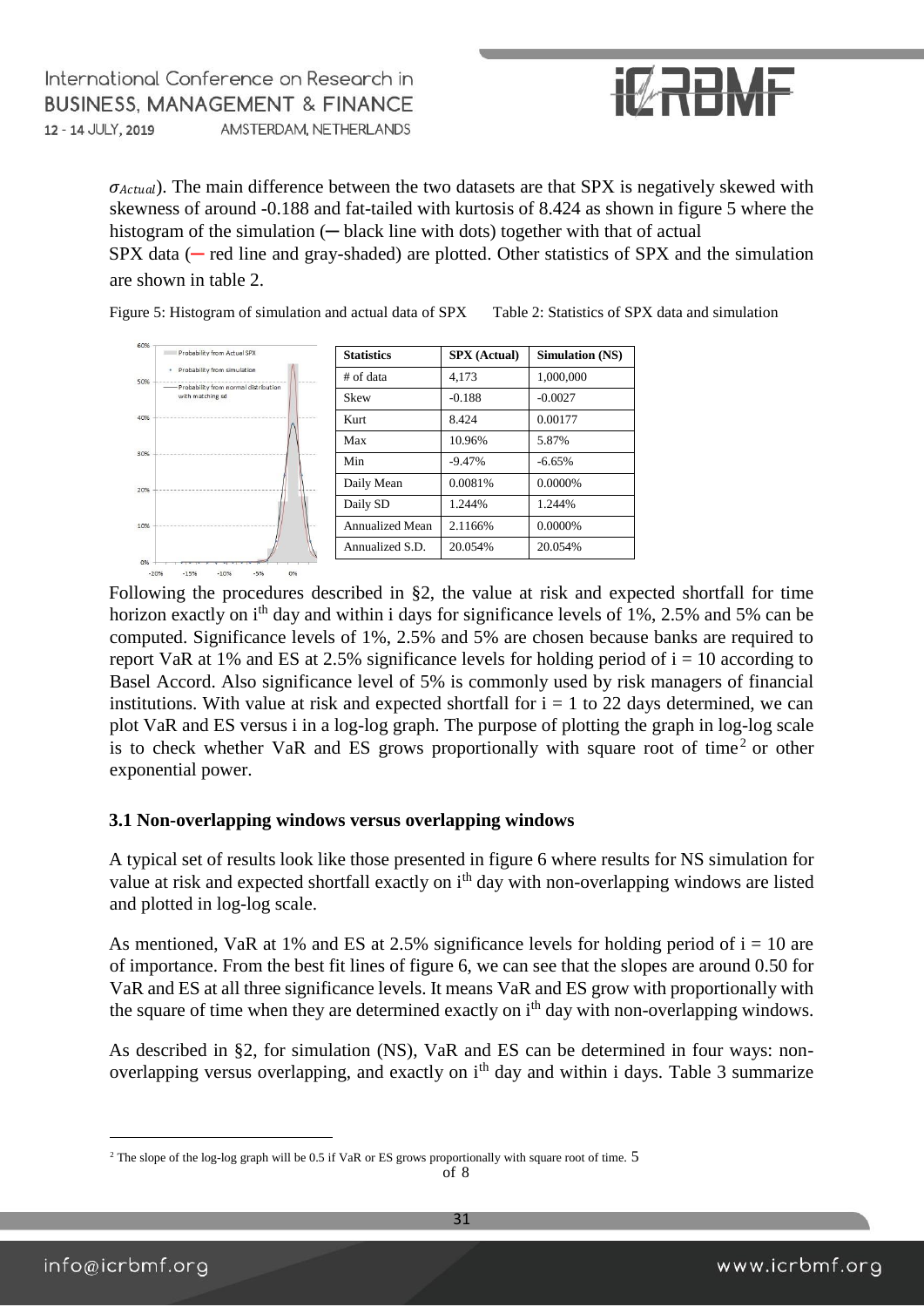

the values of the slopes of VaR and ES at various significance levels and VaR at 1% and ES at 2.5% significance levels for holding period of  $i = 10$ .

Figure 6:a) VaR and b) ES for simulation NS for exactly on i<sup>th</sup> day (non-overlapping windows) *a*) VaR for simulation NS exactly on  $i<sup>th</sup>$  day for significance levels of 1%, 2.5% and 5%



b) ES for simulation NS exactly on  $i<sup>th</sup>$  day for significance levels of 1%, 2.5% and 5%



Table 3 - Slopes of VaR and ES versus i for different  $\Box$ , VaR(1%) and ES(2.5%) for i = 10 for NS simulation

|                 |                                      | Exactly on ith day |      |         | Within i days |      |         |
|-----------------|--------------------------------------|--------------------|------|---------|---------------|------|---------|
| Non Overlapping | Slopes of VaR (1%;2.5%;5%)           | 0.50               | 0.50 | 0.50    | 0.52          | 0.53 | 0.54    |
|                 | Slopes of ES (1%;2.5%;5%)            | 0.50               | 0.50 | 0.50    | 0.52          | 0.52 | 0.53    |
|                 | $VaR(1\%) / ES(2.5\%)$ with $i = 10$ | 9.1693%            |      | 9.2383% | 9.5834%       |      | 9.6377% |
| Overlapping     | Slopes of VaR (1%;2.5%;5%)           | 0.50               | 0.50 | 0.50    | 0.52          | 0.53 | 0.54    |
|                 | Slopes of ES (1%;2.5%;5%)            | 0.50               | 0.50 | 0.50    | 0.52          | 0.52 | 0.53    |
|                 | $VaR(1\%) / ES(2.5\%)$ with $i = 10$ | 9.1750%            |      | 9.2246% | 9.5769%       |      | 9.6234% |

It can be seen from table 3 that the results are practically the same between non-overlapping windows and overlapping windows. For VaR and ES exactly on i<sup>th</sup> day, the slopes are all at 0.50 no matter they are determined with non-overlapping and overlapping windows. For VaR and ES within i days, the slopes are around 0.52-0.54, again, no matter they are determined with non-overlapping and overlapping windows. It is because there is no regression for coefficients in this study. Instead, the way we determine values of VaR or ES in this study is simply locating  $\Box$ -percentile in the Cumulative Loss for exactly on i<sup>th</sup> day or Maximum Cumulative Loss for within i days.

Table 4 - Slopes of VaR and ES versus i for different  $\Box$ , VaR(1%) and ES(2.5%) for i = 10 for actual data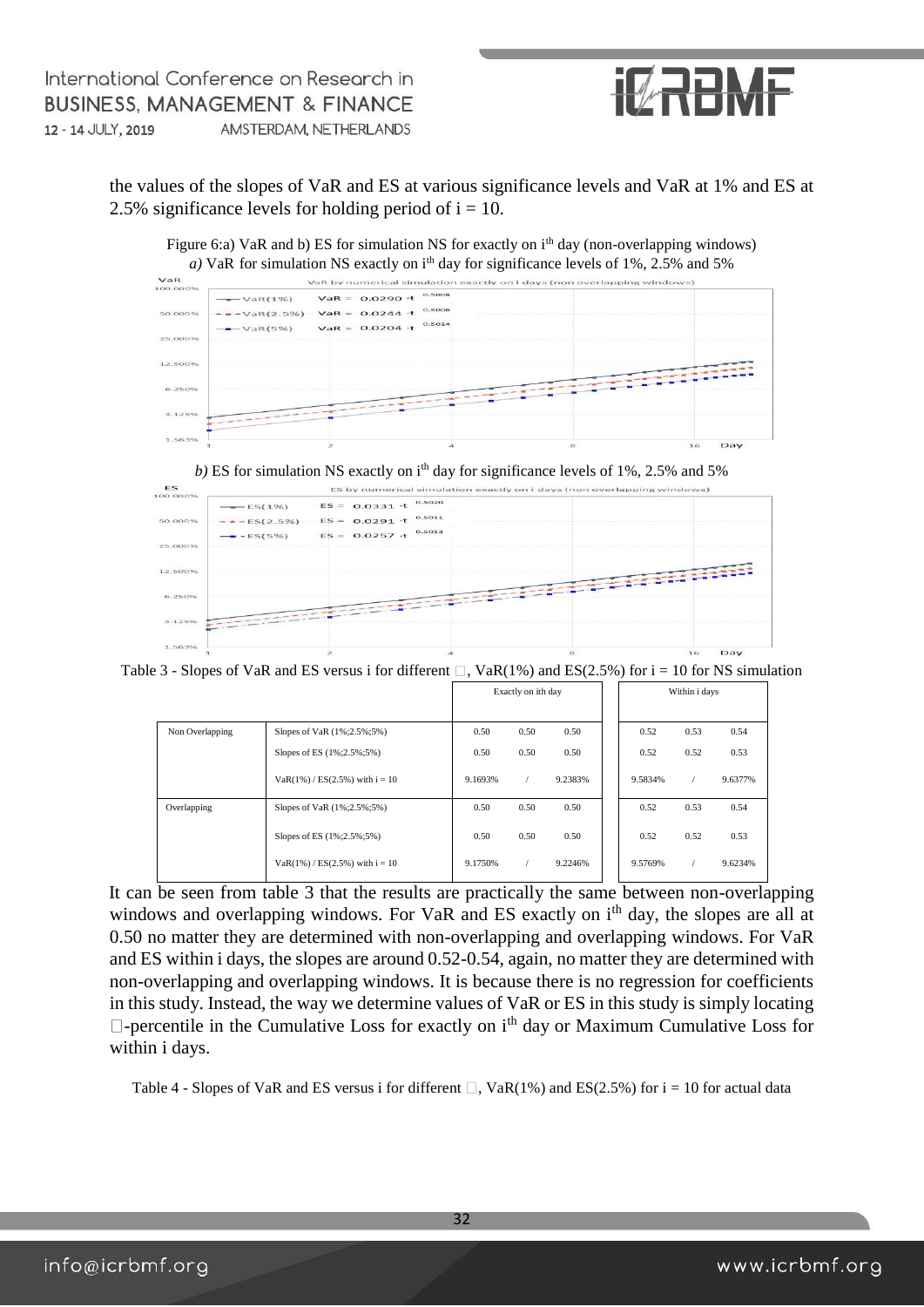# **IZRBMF**

|                 |                                      | Exactly on ith day |      |          | Within i days |      |          |
|-----------------|--------------------------------------|--------------------|------|----------|---------------|------|----------|
| Non Overlapping | Slopes of VaR (1%;2.5%;5%)           | 0.53               | 0.49 | 0.49     | 0.60          | 0.58 | 0.59     |
|                 | Slopes of ES (1%;2.5%;5%)            | 0.51               | 0.49 | 0.48     | 0.55          | 0.56 | 0.56     |
|                 | $VaR(1\%) / ES(2.5\%)$ with $i = 10$ | 9.6161%            |      | 10.3875% | 16.0865%      |      | 14.4819% |
| Overlapping     | Slopes of VaR (1%;2.5%;5%)           | 0.49               | 0.48 | 0.47     | 0.58          | 0.57 | 0.58     |
|                 | Slopes of ES (1%;2.5%;5%)            | 0.49               | 0.48 | 0.48     | 0.55          | 0.57 | 0.57     |
|                 | $VaR(1\%) / ES(2.5\%)$ with $i = 10$ | 10.3767%           |      | 11.0791% | 13.2269%      |      | 13.7550% |

Having seen the results for NS simulation, let us inspect the results for actual data. It can be seen from table 4 that, similar to NS simulation, the slopes of VaR and ES are generally higher for within i days than those for exactly on i<sup>th</sup> day. However, unlike the results for simulation NS, the slopes are not the same between non-overlapping windows and overlapping windows. But it must be emphasized that the ranges of results for overlapping windows are much closer than those for non-overlapping windows. For example, for results for exactly on i<sup>th</sup> day, the slopes of VaR for overlapping windows for  $\Box = 1\%$ , 2.5% and 5% are 0.49, 0.48 and 0.47 respectively while they are much wider at 0.53, 0.49 and 0.49 respectively for non-overlapping windows. The reason that the ranges of results for non-overlapping windows are wider and that the results are less "tight" than those of NS simulation could be due to the small sample sizes as shown in table 5. For example, even for overlapping windows, there are only 4,173 windows for window size of 1 day and 4,152 windows for window size of 22 days. These numbers will drop to 4,173 and only 189 respectively for non-overlapping windows. Hence, the lines for VaR and ES diagram in figure 7 is more rugged towards to larger window size. Thus, given a limited number of daily closes of actual data and the results obtained from NS simulation, it is recommended to use overlapping windows to determine the proportionality of VaR and ES versus time.

| Tuolo 3. Tringo w bilo ang hamoolo of wingo wo abog in tino biagy for actaur gata |       |       |  |       |  |       |  |       |  |
|-----------------------------------------------------------------------------------|-------|-------|--|-------|--|-------|--|-------|--|
| Window size in                                                                    |       |       |  |       |  | 10    |  | 22    |  |
| day(s)                                                                            |       |       |  |       |  |       |  |       |  |
| # of non-overlapping<br>windows                                                   | 4,173 | 2,086 |  | 834   |  | 417   |  | 189   |  |
| # of overlapping<br>windows                                                       | 4,173 | 4.172 |  | 4,169 |  | 4.164 |  | 4,152 |  |

Table 5. Window size and numbers of windows used in this study for actual data

Figure 7:a) VaR and b) ES for actual data for exactly on  $i<sup>th</sup>$  day (non-overlapping windows)  $a)$  VaR for actual data exactly on i<sup>th</sup> day for significance levels of 1%, 2.5% and 5%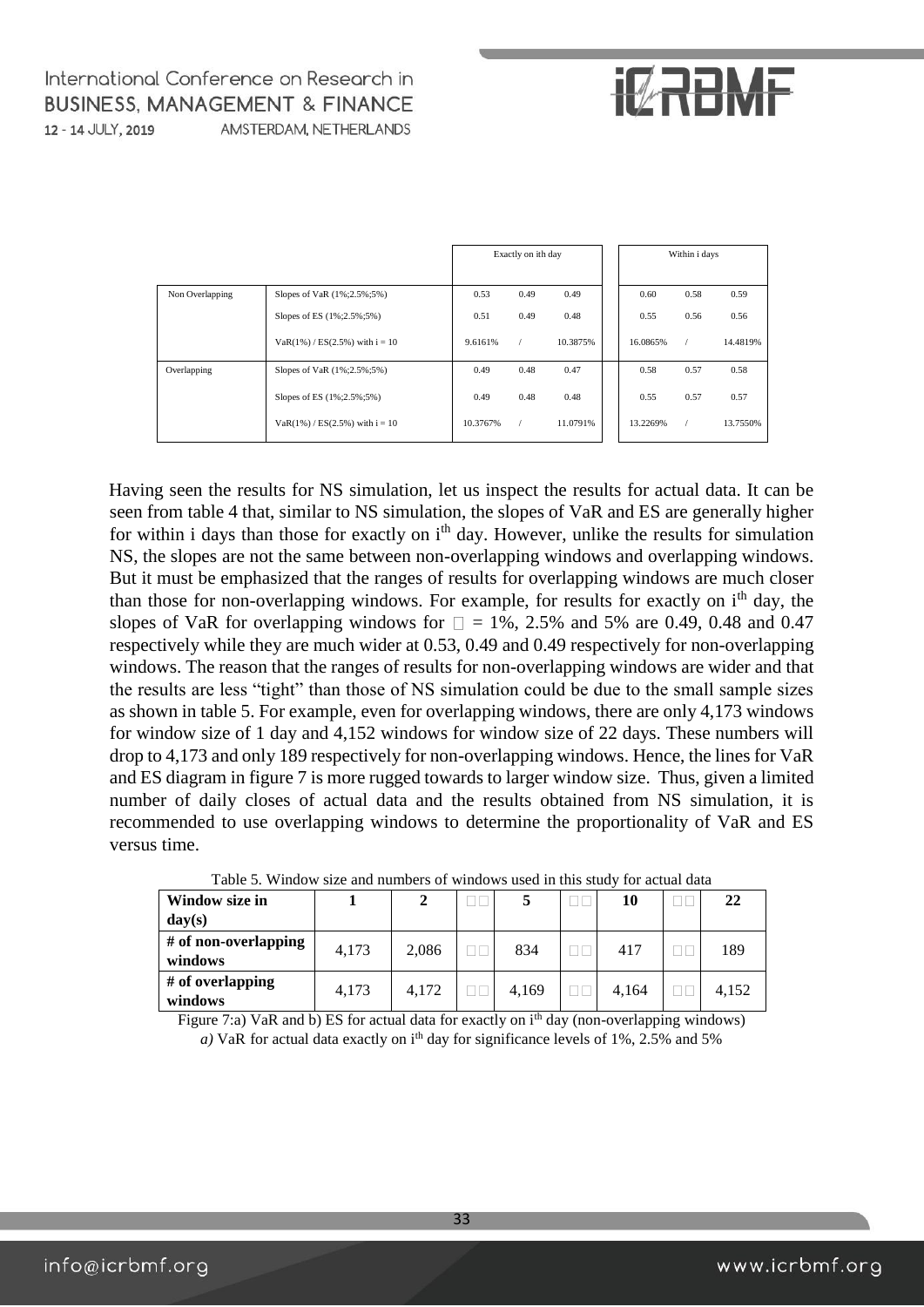

VaR VaR = 0.0337  $\cdot$ t 0.5312  $\rightarrow$  VaR(1%)  $\star$  -VaR(2.5%) VaR = 0.0251 -t <sup>0.4892</sup> 50.000% VaR =  $0.0187 \cdot t^{-0.4906}$  $\blacksquare$   $\vee$  aR(5%)  $12.5009$  $3.125$ 





### **3.2 Exactly on ith day versus Within i days**

A closer inspection of the results in tables 3 and 4 indicates that both the magnitudes and the proportionality of VaR and ES versus time is higher for results of within i days than those for exactly on i<sup>th</sup> day. Therefore, from the risk management point of view, it is recommended to adopt within i days for the calculation of capital regulatory requirement under Basel as it is more prudent. Notably, even in NS simulation where the data are independent, the proportionality for VaR and ES versus time for within i days is not 0.5. Thus, risk managers are suggested not to scale up VaR and ES to the required time horizon with square root of time adjustment. Instead, it should be determined/estimated separately or use a higher proportionality constant.

### **4. Conclusions**

In this study we have obtained VaR and ES under a simulated distribution that matches the standard deviation of actual daily closes of S&P500 Index (SPX) data from 3 Jan 2000 to 31 Dec 2015. We analysed the impact of 1) non-overlapping and overlapping windows; and 2) within i days and exactly on i<sup>th</sup> day on the estimations of VaR and ES. Preliminary results show that, in determining the proportionality of the values of VaR and ES versus the holding period, using overlapping windows is just as fine as (if not better than) using non-overlapping windows. It does not suffer from the serial correlation of Christensen and Prabhala (1998) because the way we determine values of VaR or ES in this study is simply locating  $\Box$ -percentile in the Cumulative Loss for exactly on i<sup>th</sup> day or Maximum Cumulative Loss for within i days.

It is because the way we determine values of VaR in this study is simply locating  $\Box$ percentile in the cumulative loss distribution for exactly on i<sup>th</sup> day or maximum cumulative loss distribution for within i days respectively. There is no regression estimate of volatility. Also, from the risk management point of view, it is recommended to adopt within i days for the calculation of capital regulatory requirement under Basel as it is more prudent. For actual data of SPX, VaR at  $\Box$ =1% over 10 holding days = 13.23% while ES at  $\Box$  =1% over 10 holding

34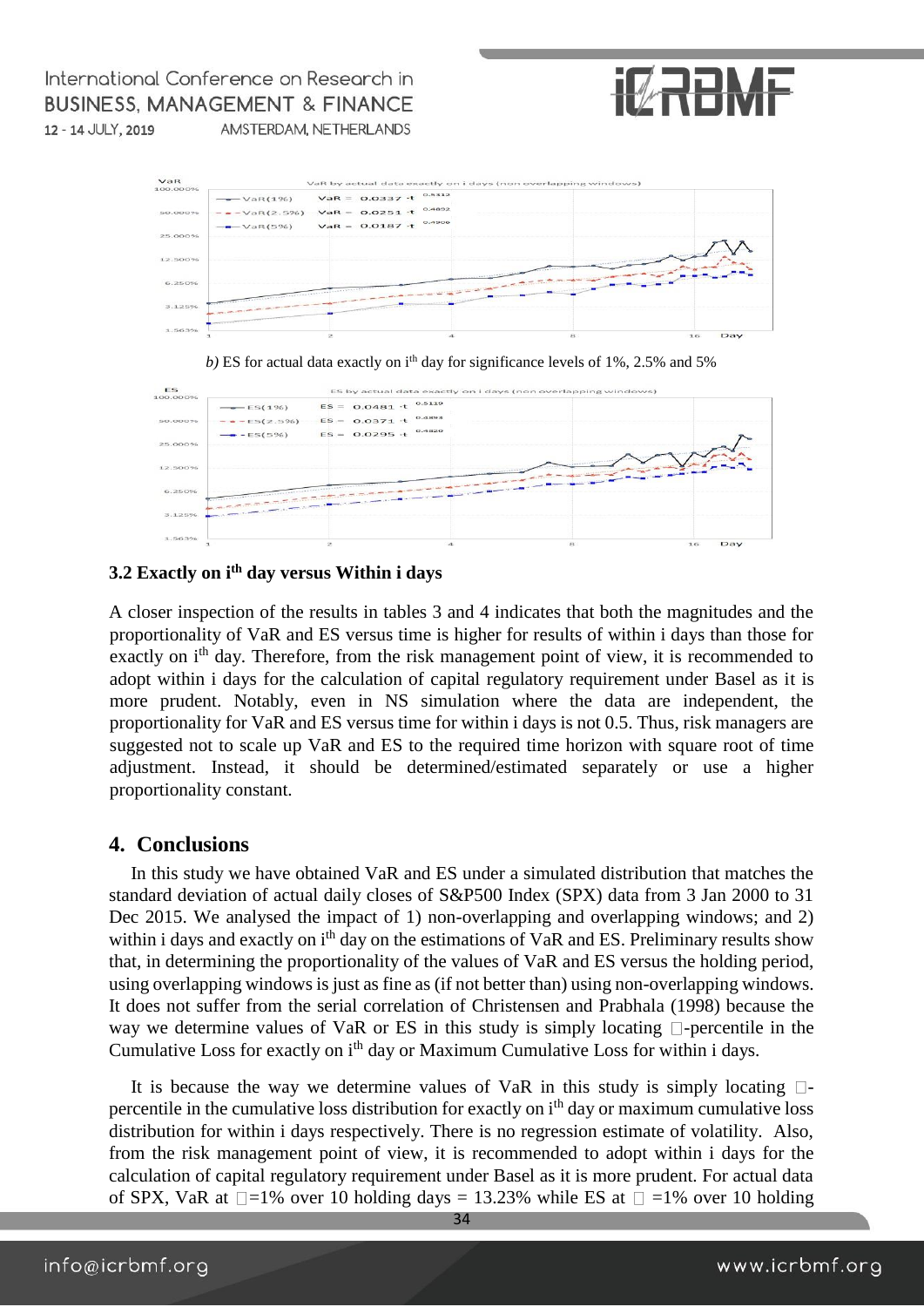

days = 13.76%. It translates to a slight increase of 4% in regulatory capital requirement when Basel shifted to an expected shortfall (ES) measure from a value-at-risk (VaR) measure.